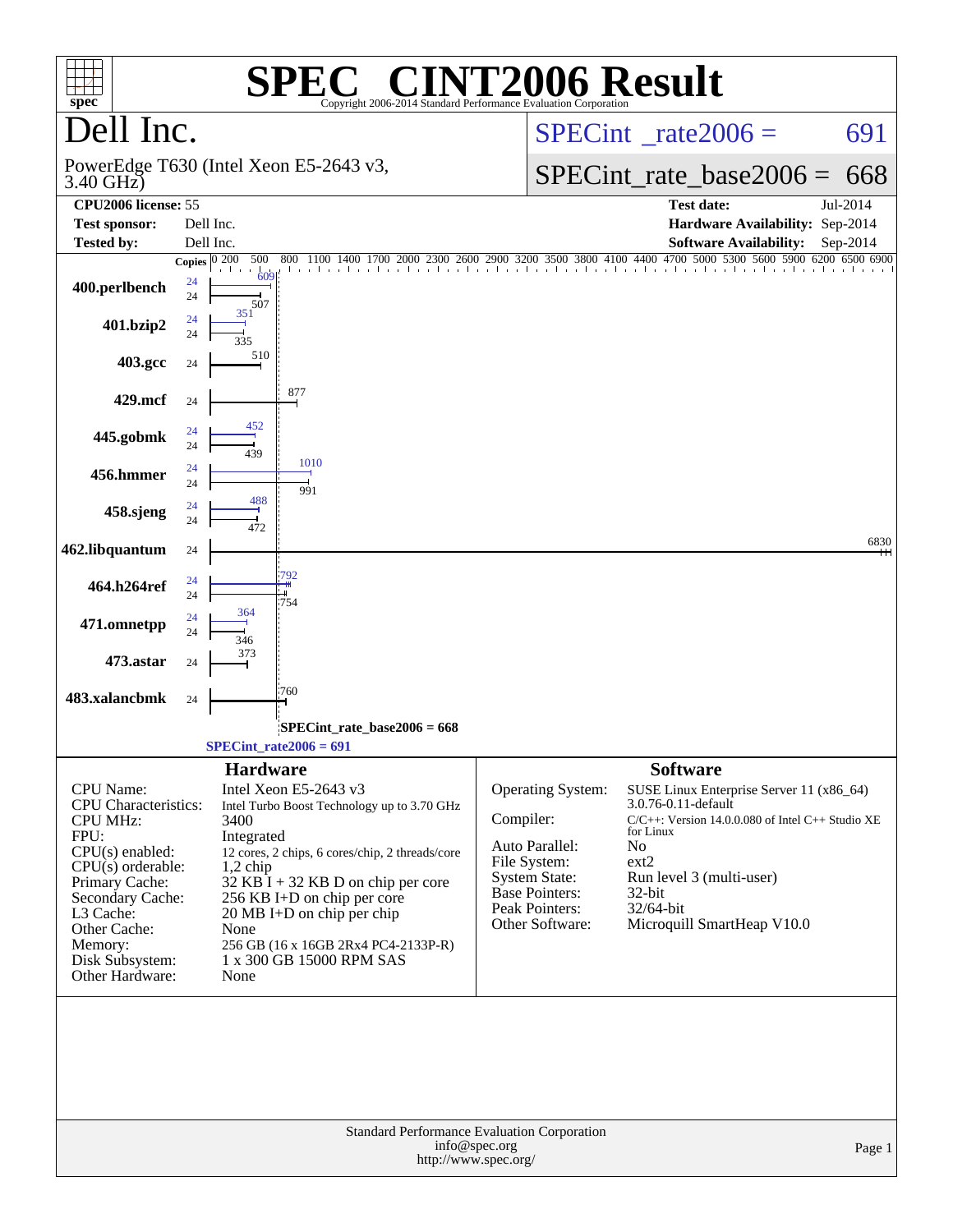

# **[SPEC CINT2006 Result](http://www.spec.org/auto/cpu2006/Docs/result-fields.html#SPECCINT2006Result)**

# Dell Inc.

3.40 GHz) PowerEdge T630 (Intel Xeon E5-2643 v3, SPECint rate $2006 = 691$ 

## [SPECint\\_rate\\_base2006 =](http://www.spec.org/auto/cpu2006/Docs/result-fields.html#SPECintratebase2006) 668

**[Tested by:](http://www.spec.org/auto/cpu2006/Docs/result-fields.html#Testedby)** Dell Inc. **[Software Availability:](http://www.spec.org/auto/cpu2006/Docs/result-fields.html#SoftwareAvailability)** Sep-2014

**[CPU2006 license:](http://www.spec.org/auto/cpu2006/Docs/result-fields.html#CPU2006license)** 55 **[Test date:](http://www.spec.org/auto/cpu2006/Docs/result-fields.html#Testdate)** Jul-2014 **[Test sponsor:](http://www.spec.org/auto/cpu2006/Docs/result-fields.html#Testsponsor)** Dell Inc. **[Hardware Availability:](http://www.spec.org/auto/cpu2006/Docs/result-fields.html#HardwareAvailability)** Sep-2014

#### **[Results Table](http://www.spec.org/auto/cpu2006/Docs/result-fields.html#ResultsTable)**

|                                                                                                          | <b>Base</b>   |                |       |                |            |                |            | <b>Peak</b>   |                |              |                |              |                |              |
|----------------------------------------------------------------------------------------------------------|---------------|----------------|-------|----------------|------------|----------------|------------|---------------|----------------|--------------|----------------|--------------|----------------|--------------|
| <b>Benchmark</b>                                                                                         | <b>Copies</b> | <b>Seconds</b> | Ratio | <b>Seconds</b> | Ratio      | <b>Seconds</b> | Ratio      | <b>Copies</b> | <b>Seconds</b> | <b>Ratio</b> | <b>Seconds</b> | <b>Ratio</b> | <b>Seconds</b> | <b>Ratio</b> |
| 400.perlbench                                                                                            | 24            | 458            | 512   | 467            | 502        | 462            | 507        | 24            | 384            | 611          | 385            | 609          | 386            | 607          |
| 401.bzip2                                                                                                | 24            | 690            | 335   | 692            | 335        | 695            | 333        | 24            | 660            | 351          | 660            | 351          | 659            | 351          |
| $403.\mathrm{gcc}$                                                                                       | 24            | 379            | 510   | 381            | 507        | 379            | <b>510</b> | 24            | 379            | 510          | 381            | 507          | 379            | 510          |
| $429$ .mcf                                                                                               | 24            | 250            | 877   | 251            | 873        | 249            | 879        | 24            | 250            | 877          | 251            | 873          | 249            | 879          |
| 445.gobmk                                                                                                | 24            | 572            | 440   | 573            | <u>439</u> | 575            | 437        | 24            | 557            | 452          | 554            | 454          | 557            | 452          |
| 456.hmmer                                                                                                | 24            | 226            | 991   | 225            | 994        | 226            | 991        | 24            | 221            | 1010         | 221            | 1010         | 220            | 1020         |
| $458$ .sjeng                                                                                             | 24            | 616            | 471   | 609            | 477        | 616            | 472        | 24            | 595            | 488          | 594            | 489          | 595            | 488          |
| 462.libquantum                                                                                           | 24            | 72.3           | 6880  | 73.3           | 6780       | 72.8           | 6830       | 24            | 72.3           | 6880         | 73.3           | 6780         | 72.8           | 6830         |
| 464.h264ref                                                                                              | 24            | 694            | 766   | 705            | 754        | 706            | <b>752</b> | 24            | 658            | 807          | 689            | 770          | 671            | <u>792</u>   |
| 471.omnetpp                                                                                              | 24            | 433            | 347   | 435            | 345        | 433            | 346        | 24            | 412            | 364          | 411            | 365          | 412            | 364          |
| 473.astar                                                                                                | 24            | 450            | 374   | 452            | 373        | 459            | 367        | 24            | 450            | 374          | 452            | 373          | 459            | 367          |
| 483.xalancbmk                                                                                            | 24            | 218            | 759   | 217            | 764        | 218            | <b>760</b> | 24            | 218            | 759          | 217            | 764          | 218            | <b>760</b>   |
| Results appear in the order in which they were run. Bold underlined text indicates a median measurement. |               |                |       |                |            |                |            |               |                |              |                |              |                |              |

#### **[Submit Notes](http://www.spec.org/auto/cpu2006/Docs/result-fields.html#SubmitNotes)**

 The numactl mechanism was used to bind copies to processors. The config file option 'submit' was used to generate numactl commands to bind each copy to a specific processor. For details, please see the config file.

## **[Operating System Notes](http://www.spec.org/auto/cpu2006/Docs/result-fields.html#OperatingSystemNotes)**

Stack size set to unlimited using "ulimit -s unlimited"

### **[Platform Notes](http://www.spec.org/auto/cpu2006/Docs/result-fields.html#PlatformNotes)**

 BIOS settings: Snoop Mode set to Early Snoop Virtualization Technology disabled Execute Disable disabled System Profile set to Performance Sysinfo program /root/cpu2006-1.2/config/sysinfo.rev6818 \$Rev: 6818 \$ \$Date:: 2012-07-17 #\$ e86d102572650a6e4d596a3cee98f191 running on linux Tue Jul 1 10:07:38 2014

 This section contains SUT (System Under Test) info as seen by some common utilities. To remove or add to this section, see: <http://www.spec.org/cpu2006/Docs/config.html#sysinfo>

 From /proc/cpuinfo model name : Intel(R) Xeon(R) CPU E5-2643 v3 @ 3.40GHz 2 "physical id"s (chips) 24 "processors" Continued on next page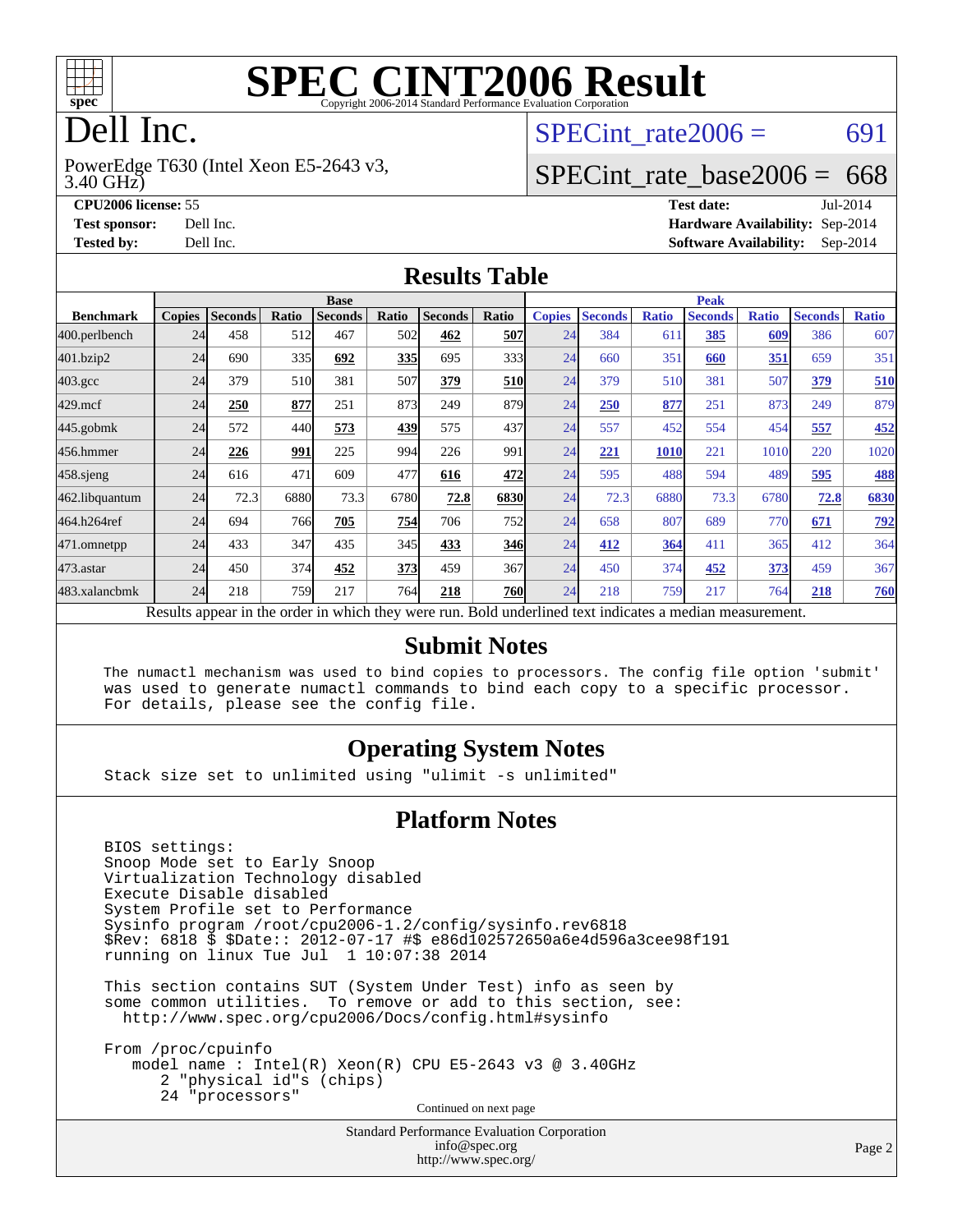

## **[SPEC CINT2006 Result](http://www.spec.org/auto/cpu2006/Docs/result-fields.html#SPECCINT2006Result)** Copyright 2006-2014 Standard Performance Evaluation Corpora

# Dell Inc.

3.40 GHz) PowerEdge T630 (Intel Xeon E5-2643 v3, SPECint rate $2006 = 691$ 

[SPECint\\_rate\\_base2006 =](http://www.spec.org/auto/cpu2006/Docs/result-fields.html#SPECintratebase2006)  $668$ 

**[CPU2006 license:](http://www.spec.org/auto/cpu2006/Docs/result-fields.html#CPU2006license)** 55 **[Test date:](http://www.spec.org/auto/cpu2006/Docs/result-fields.html#Testdate)** Jul-2014 **[Test sponsor:](http://www.spec.org/auto/cpu2006/Docs/result-fields.html#Testsponsor)** Dell Inc. **[Hardware Availability:](http://www.spec.org/auto/cpu2006/Docs/result-fields.html#HardwareAvailability)** Sep-2014 **[Tested by:](http://www.spec.org/auto/cpu2006/Docs/result-fields.html#Testedby)** Dell Inc. **[Software Availability:](http://www.spec.org/auto/cpu2006/Docs/result-fields.html#SoftwareAvailability)** Sep-2014

#### **[Platform Notes \(Continued\)](http://www.spec.org/auto/cpu2006/Docs/result-fields.html#PlatformNotes)**

 cores, siblings (Caution: counting these is hw and system dependent. The following excerpts from /proc/cpuinfo might not be reliable. Use with caution.) cpu cores : 6 siblings : 12 physical 0: cores 0 1 2 3 4 5 physical 1: cores 0 1 2 3 4 5 cache size : 20480 KB From /proc/meminfo<br>MemTotal: 264572216 kB HugePages\_Total: 0 Hugepagesize: 2048 kB /usr/bin/lsb\_release -d SUSE Linux Enterprise Server 11 (x86\_64) From /etc/\*release\* /etc/\*version\* SuSE-release: SUSE Linux Enterprise Server 11 (x86\_64) VERSION = 11 PATCHLEVEL = 3 uname -a: Linux linux 3.0.76-0.11-default #1 SMP Fri Jun 14 08:21:43 UTC 2013 (ccab990) x86\_64 x86\_64 x86\_64 GNU/Linux run-level 3 Jul 1 10:02 last=S SPEC is set to: /root/cpu2006-1.2 Filesystem Type Size Used Avail Use% Mounted on /dev/sda2 ext2 222G 9.8G 211G 5% / Additional information from dmidecode: BIOS Dell Inc. 0.3.25 06/26/2014 Memory: 16x 00AD00B300AD HMA42GR7MFR4N-TFTD 16 GB 2133 MHz 8x Not Specified Not Specified (End of data from sysinfo program)

### **[General Notes](http://www.spec.org/auto/cpu2006/Docs/result-fields.html#GeneralNotes)**

Environment variables set by runspec before the start of the run: LD\_LIBRARY\_PATH = "/root/cpu2006-1.2/libs/32:/root/cpu2006-1.2/libs/64:/root/cpu2006-1.2/sh" Binaries compiled on a system with 1x Core i7-860 CPU + 8GB memory using RedHat EL 6.4 Transparent Huge Pages enabled with: echo always > /sys/kernel/mm/transparent\_hugepage/enabled Filesystem page cache cleared with: Continued on next page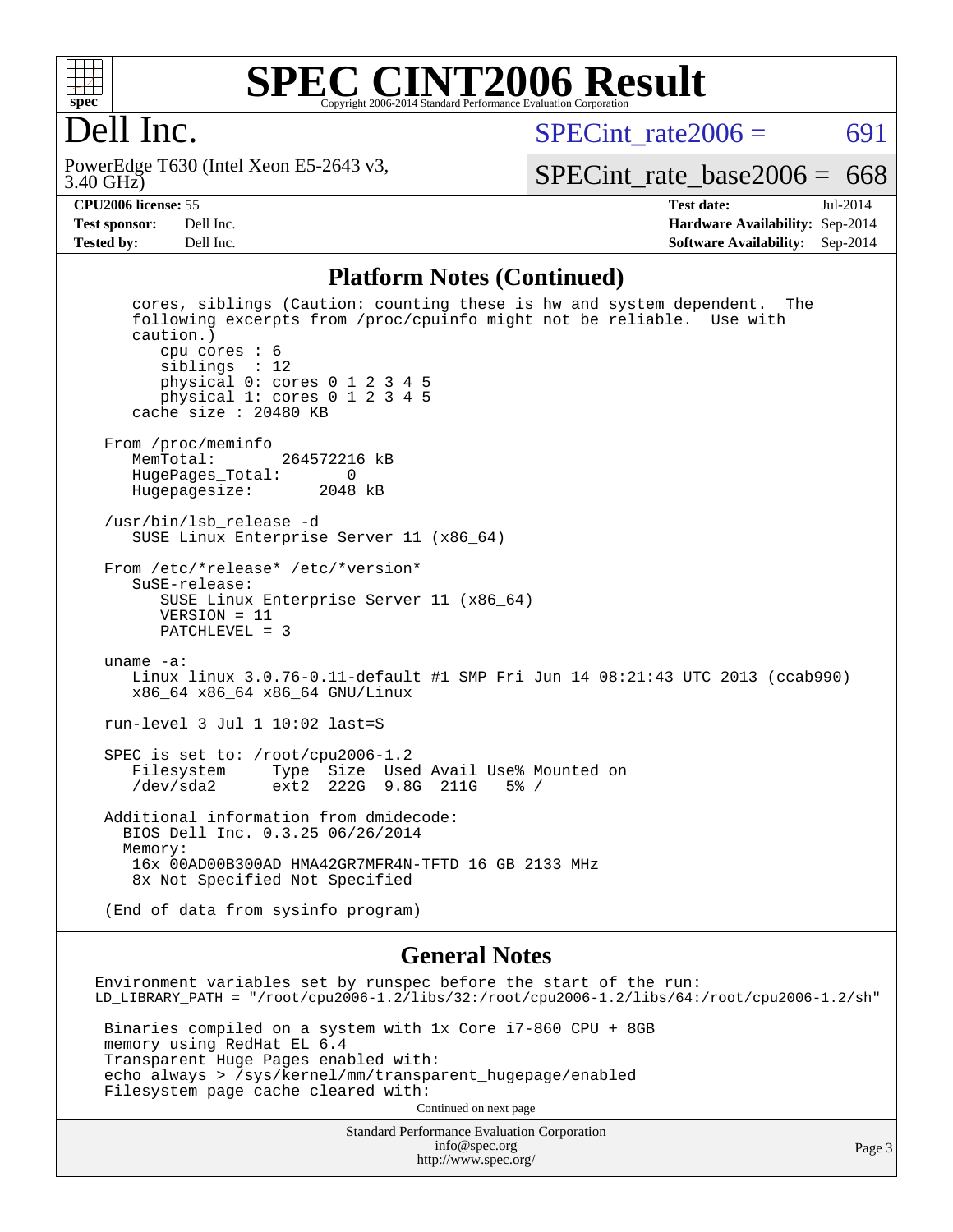

# **[SPEC CINT2006 Result](http://www.spec.org/auto/cpu2006/Docs/result-fields.html#SPECCINT2006Result)**

# Dell Inc.

3.40 GHz) PowerEdge T630 (Intel Xeon E5-2643 v3,

SPECint rate $2006 = 691$ 

SPECint rate base2006 =  $668$ 

**[CPU2006 license:](http://www.spec.org/auto/cpu2006/Docs/result-fields.html#CPU2006license)** 55 **[Test date:](http://www.spec.org/auto/cpu2006/Docs/result-fields.html#Testdate)** Jul-2014 **[Test sponsor:](http://www.spec.org/auto/cpu2006/Docs/result-fields.html#Testsponsor)** Dell Inc. **[Hardware Availability:](http://www.spec.org/auto/cpu2006/Docs/result-fields.html#HardwareAvailability)** Sep-2014 **[Tested by:](http://www.spec.org/auto/cpu2006/Docs/result-fields.html#Testedby)** Dell Inc. **[Software Availability:](http://www.spec.org/auto/cpu2006/Docs/result-fields.html#SoftwareAvailability)** Sep-2014

## **[General Notes \(Continued\)](http://www.spec.org/auto/cpu2006/Docs/result-fields.html#GeneralNotes)**

 echo 1> /proc/sys/vm/drop\_caches runspec command invoked through numactl i.e.: numactl --interleave=all runspec <etc>

## **[Base Compiler Invocation](http://www.spec.org/auto/cpu2006/Docs/result-fields.html#BaseCompilerInvocation)**

[C benchmarks](http://www.spec.org/auto/cpu2006/Docs/result-fields.html#Cbenchmarks): [icc -m32](http://www.spec.org/cpu2006/results/res2014q3/cpu2006-20140909-31379.flags.html#user_CCbase_intel_icc_5ff4a39e364c98233615fdd38438c6f2)

[C++ benchmarks:](http://www.spec.org/auto/cpu2006/Docs/result-fields.html#CXXbenchmarks) [icpc -m32](http://www.spec.org/cpu2006/results/res2014q3/cpu2006-20140909-31379.flags.html#user_CXXbase_intel_icpc_4e5a5ef1a53fd332b3c49e69c3330699)

## **[Base Portability Flags](http://www.spec.org/auto/cpu2006/Docs/result-fields.html#BasePortabilityFlags)**

 400.perlbench: [-DSPEC\\_CPU\\_LINUX\\_IA32](http://www.spec.org/cpu2006/results/res2014q3/cpu2006-20140909-31379.flags.html#b400.perlbench_baseCPORTABILITY_DSPEC_CPU_LINUX_IA32) 462.libquantum: [-DSPEC\\_CPU\\_LINUX](http://www.spec.org/cpu2006/results/res2014q3/cpu2006-20140909-31379.flags.html#b462.libquantum_baseCPORTABILITY_DSPEC_CPU_LINUX) 483.xalancbmk: [-DSPEC\\_CPU\\_LINUX](http://www.spec.org/cpu2006/results/res2014q3/cpu2006-20140909-31379.flags.html#b483.xalancbmk_baseCXXPORTABILITY_DSPEC_CPU_LINUX)

# **[Base Optimization Flags](http://www.spec.org/auto/cpu2006/Docs/result-fields.html#BaseOptimizationFlags)**

[C benchmarks](http://www.spec.org/auto/cpu2006/Docs/result-fields.html#Cbenchmarks):

[-xCORE-AVX2](http://www.spec.org/cpu2006/results/res2014q3/cpu2006-20140909-31379.flags.html#user_CCbase_f-xAVX2_5f5fc0cbe2c9f62c816d3e45806c70d7) [-ipo](http://www.spec.org/cpu2006/results/res2014q3/cpu2006-20140909-31379.flags.html#user_CCbase_f-ipo) [-O3](http://www.spec.org/cpu2006/results/res2014q3/cpu2006-20140909-31379.flags.html#user_CCbase_f-O3) [-no-prec-div](http://www.spec.org/cpu2006/results/res2014q3/cpu2006-20140909-31379.flags.html#user_CCbase_f-no-prec-div) [-opt-prefetch](http://www.spec.org/cpu2006/results/res2014q3/cpu2006-20140909-31379.flags.html#user_CCbase_f-opt-prefetch) [-opt-mem-layout-trans=3](http://www.spec.org/cpu2006/results/res2014q3/cpu2006-20140909-31379.flags.html#user_CCbase_f-opt-mem-layout-trans_a7b82ad4bd7abf52556d4961a2ae94d5)

[C++ benchmarks:](http://www.spec.org/auto/cpu2006/Docs/result-fields.html#CXXbenchmarks)

[-xCORE-AVX2](http://www.spec.org/cpu2006/results/res2014q3/cpu2006-20140909-31379.flags.html#user_CXXbase_f-xAVX2_5f5fc0cbe2c9f62c816d3e45806c70d7) [-ipo](http://www.spec.org/cpu2006/results/res2014q3/cpu2006-20140909-31379.flags.html#user_CXXbase_f-ipo) [-O3](http://www.spec.org/cpu2006/results/res2014q3/cpu2006-20140909-31379.flags.html#user_CXXbase_f-O3) [-no-prec-div](http://www.spec.org/cpu2006/results/res2014q3/cpu2006-20140909-31379.flags.html#user_CXXbase_f-no-prec-div) [-opt-prefetch](http://www.spec.org/cpu2006/results/res2014q3/cpu2006-20140909-31379.flags.html#user_CXXbase_f-opt-prefetch) [-opt-mem-layout-trans=3](http://www.spec.org/cpu2006/results/res2014q3/cpu2006-20140909-31379.flags.html#user_CXXbase_f-opt-mem-layout-trans_a7b82ad4bd7abf52556d4961a2ae94d5) [-Wl,-z,muldefs](http://www.spec.org/cpu2006/results/res2014q3/cpu2006-20140909-31379.flags.html#user_CXXbase_link_force_multiple1_74079c344b956b9658436fd1b6dd3a8a) [-L/sh -lsmartheap](http://www.spec.org/cpu2006/results/res2014q3/cpu2006-20140909-31379.flags.html#user_CXXbase_SmartHeap_32f6c82aa1ed9c52345d30cf6e4a0499)

# **[Base Other Flags](http://www.spec.org/auto/cpu2006/Docs/result-fields.html#BaseOtherFlags)**

[C benchmarks](http://www.spec.org/auto/cpu2006/Docs/result-fields.html#Cbenchmarks):

403.gcc: [-Dalloca=\\_alloca](http://www.spec.org/cpu2006/results/res2014q3/cpu2006-20140909-31379.flags.html#b403.gcc_baseEXTRA_CFLAGS_Dalloca_be3056838c12de2578596ca5467af7f3)

# **[Peak Compiler Invocation](http://www.spec.org/auto/cpu2006/Docs/result-fields.html#PeakCompilerInvocation)**

[C benchmarks \(except as noted below\)](http://www.spec.org/auto/cpu2006/Docs/result-fields.html#Cbenchmarksexceptasnotedbelow): [icc -m32](http://www.spec.org/cpu2006/results/res2014q3/cpu2006-20140909-31379.flags.html#user_CCpeak_intel_icc_5ff4a39e364c98233615fdd38438c6f2)

400.perlbench: [icc -m64](http://www.spec.org/cpu2006/results/res2014q3/cpu2006-20140909-31379.flags.html#user_peakCCLD400_perlbench_intel_icc_64bit_bda6cc9af1fdbb0edc3795bac97ada53)

Continued on next page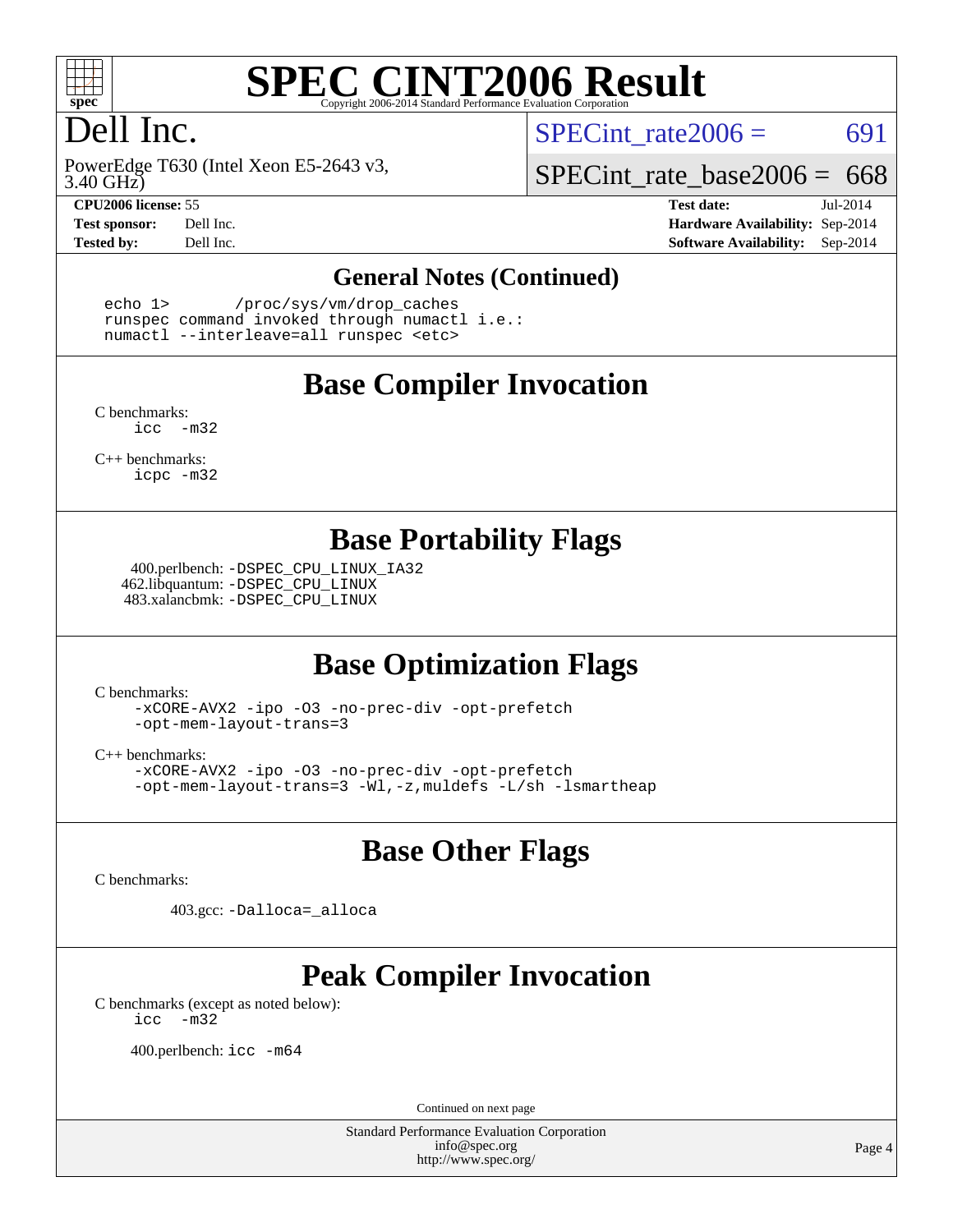

# **[SPEC CINT2006 Result](http://www.spec.org/auto/cpu2006/Docs/result-fields.html#SPECCINT2006Result)**

# Dell Inc.

3.40 GHz) PowerEdge T630 (Intel Xeon E5-2643 v3, SPECint rate $2006 = 691$ 

SPECint rate base  $2006 = 668$ 

**[CPU2006 license:](http://www.spec.org/auto/cpu2006/Docs/result-fields.html#CPU2006license)** 55 **[Test date:](http://www.spec.org/auto/cpu2006/Docs/result-fields.html#Testdate)** Jul-2014 **[Test sponsor:](http://www.spec.org/auto/cpu2006/Docs/result-fields.html#Testsponsor)** Dell Inc. **[Hardware Availability:](http://www.spec.org/auto/cpu2006/Docs/result-fields.html#HardwareAvailability)** Sep-2014 **[Tested by:](http://www.spec.org/auto/cpu2006/Docs/result-fields.html#Testedby)** Dell Inc. **[Software Availability:](http://www.spec.org/auto/cpu2006/Docs/result-fields.html#SoftwareAvailability)** Sep-2014

# **[Peak Compiler Invocation \(Continued\)](http://www.spec.org/auto/cpu2006/Docs/result-fields.html#PeakCompilerInvocation)**

401.bzip2: [icc -m64](http://www.spec.org/cpu2006/results/res2014q3/cpu2006-20140909-31379.flags.html#user_peakCCLD401_bzip2_intel_icc_64bit_bda6cc9af1fdbb0edc3795bac97ada53)

456.hmmer: [icc -m64](http://www.spec.org/cpu2006/results/res2014q3/cpu2006-20140909-31379.flags.html#user_peakCCLD456_hmmer_intel_icc_64bit_bda6cc9af1fdbb0edc3795bac97ada53)

 $458 \text{.}$ sjeng: icc  $-\text{m64}$ 

[C++ benchmarks:](http://www.spec.org/auto/cpu2006/Docs/result-fields.html#CXXbenchmarks)

[icpc -m32](http://www.spec.org/cpu2006/results/res2014q3/cpu2006-20140909-31379.flags.html#user_CXXpeak_intel_icpc_4e5a5ef1a53fd332b3c49e69c3330699)

## **[Peak Portability Flags](http://www.spec.org/auto/cpu2006/Docs/result-fields.html#PeakPortabilityFlags)**

 400.perlbench: [-DSPEC\\_CPU\\_LP64](http://www.spec.org/cpu2006/results/res2014q3/cpu2006-20140909-31379.flags.html#b400.perlbench_peakCPORTABILITY_DSPEC_CPU_LP64) [-DSPEC\\_CPU\\_LINUX\\_X64](http://www.spec.org/cpu2006/results/res2014q3/cpu2006-20140909-31379.flags.html#b400.perlbench_peakCPORTABILITY_DSPEC_CPU_LINUX_X64) 401.bzip2: [-DSPEC\\_CPU\\_LP64](http://www.spec.org/cpu2006/results/res2014q3/cpu2006-20140909-31379.flags.html#suite_peakCPORTABILITY401_bzip2_DSPEC_CPU_LP64) 456.hmmer: [-DSPEC\\_CPU\\_LP64](http://www.spec.org/cpu2006/results/res2014q3/cpu2006-20140909-31379.flags.html#suite_peakCPORTABILITY456_hmmer_DSPEC_CPU_LP64) 458.sjeng: [-DSPEC\\_CPU\\_LP64](http://www.spec.org/cpu2006/results/res2014q3/cpu2006-20140909-31379.flags.html#suite_peakCPORTABILITY458_sjeng_DSPEC_CPU_LP64) 462.libquantum: [-DSPEC\\_CPU\\_LINUX](http://www.spec.org/cpu2006/results/res2014q3/cpu2006-20140909-31379.flags.html#b462.libquantum_peakCPORTABILITY_DSPEC_CPU_LINUX) 483.xalancbmk: [-DSPEC\\_CPU\\_LINUX](http://www.spec.org/cpu2006/results/res2014q3/cpu2006-20140909-31379.flags.html#b483.xalancbmk_peakCXXPORTABILITY_DSPEC_CPU_LINUX)

# **[Peak Optimization Flags](http://www.spec.org/auto/cpu2006/Docs/result-fields.html#PeakOptimizationFlags)**

[C benchmarks](http://www.spec.org/auto/cpu2006/Docs/result-fields.html#Cbenchmarks):

 400.perlbench: [-xCORE-AVX2](http://www.spec.org/cpu2006/results/res2014q3/cpu2006-20140909-31379.flags.html#user_peakPASS2_CFLAGSPASS2_LDCFLAGS400_perlbench_f-xAVX2_5f5fc0cbe2c9f62c816d3e45806c70d7)(pass 2) [-prof-gen](http://www.spec.org/cpu2006/results/res2014q3/cpu2006-20140909-31379.flags.html#user_peakPASS1_CFLAGSPASS1_LDCFLAGS400_perlbench_prof_gen_e43856698f6ca7b7e442dfd80e94a8fc)(pass 1) [-ipo](http://www.spec.org/cpu2006/results/res2014q3/cpu2006-20140909-31379.flags.html#user_peakPASS2_CFLAGSPASS2_LDCFLAGS400_perlbench_f-ipo)(pass 2) [-O3](http://www.spec.org/cpu2006/results/res2014q3/cpu2006-20140909-31379.flags.html#user_peakPASS2_CFLAGSPASS2_LDCFLAGS400_perlbench_f-O3)(pass 2) [-no-prec-div](http://www.spec.org/cpu2006/results/res2014q3/cpu2006-20140909-31379.flags.html#user_peakPASS2_CFLAGSPASS2_LDCFLAGS400_perlbench_f-no-prec-div)(pass 2) [-prof-use](http://www.spec.org/cpu2006/results/res2014q3/cpu2006-20140909-31379.flags.html#user_peakPASS2_CFLAGSPASS2_LDCFLAGS400_perlbench_prof_use_bccf7792157ff70d64e32fe3e1250b55)(pass 2) [-auto-ilp32](http://www.spec.org/cpu2006/results/res2014q3/cpu2006-20140909-31379.flags.html#user_peakCOPTIMIZE400_perlbench_f-auto-ilp32) 401.bzip2: [-xCORE-AVX2](http://www.spec.org/cpu2006/results/res2014q3/cpu2006-20140909-31379.flags.html#user_peakPASS2_CFLAGSPASS2_LDCFLAGS401_bzip2_f-xAVX2_5f5fc0cbe2c9f62c816d3e45806c70d7)(pass 2) [-prof-gen](http://www.spec.org/cpu2006/results/res2014q3/cpu2006-20140909-31379.flags.html#user_peakPASS1_CFLAGSPASS1_LDCFLAGS401_bzip2_prof_gen_e43856698f6ca7b7e442dfd80e94a8fc)(pass 1) [-ipo](http://www.spec.org/cpu2006/results/res2014q3/cpu2006-20140909-31379.flags.html#user_peakPASS2_CFLAGSPASS2_LDCFLAGS401_bzip2_f-ipo)(pass 2) [-O3](http://www.spec.org/cpu2006/results/res2014q3/cpu2006-20140909-31379.flags.html#user_peakPASS2_CFLAGSPASS2_LDCFLAGS401_bzip2_f-O3)(pass 2) [-no-prec-div](http://www.spec.org/cpu2006/results/res2014q3/cpu2006-20140909-31379.flags.html#user_peakPASS2_CFLAGSPASS2_LDCFLAGS401_bzip2_f-no-prec-div)(pass 2) [-prof-use](http://www.spec.org/cpu2006/results/res2014q3/cpu2006-20140909-31379.flags.html#user_peakPASS2_CFLAGSPASS2_LDCFLAGS401_bzip2_prof_use_bccf7792157ff70d64e32fe3e1250b55)(pass 2) [-opt-prefetch](http://www.spec.org/cpu2006/results/res2014q3/cpu2006-20140909-31379.flags.html#user_peakCOPTIMIZE401_bzip2_f-opt-prefetch) [-auto-ilp32](http://www.spec.org/cpu2006/results/res2014q3/cpu2006-20140909-31379.flags.html#user_peakCOPTIMIZE401_bzip2_f-auto-ilp32) [-ansi-alias](http://www.spec.org/cpu2006/results/res2014q3/cpu2006-20140909-31379.flags.html#user_peakCOPTIMIZE401_bzip2_f-ansi-alias)  $403.\text{gcc: basepeak}$  = yes  $429$ .mcf: basepeak = yes 445.gobmk: [-xCORE-AVX2](http://www.spec.org/cpu2006/results/res2014q3/cpu2006-20140909-31379.flags.html#user_peakPASS2_CFLAGSPASS2_LDCFLAGS445_gobmk_f-xAVX2_5f5fc0cbe2c9f62c816d3e45806c70d7)(pass 2) [-prof-gen](http://www.spec.org/cpu2006/results/res2014q3/cpu2006-20140909-31379.flags.html#user_peakPASS1_CFLAGSPASS1_LDCFLAGS445_gobmk_prof_gen_e43856698f6ca7b7e442dfd80e94a8fc)(pass 1) [-prof-use](http://www.spec.org/cpu2006/results/res2014q3/cpu2006-20140909-31379.flags.html#user_peakPASS2_CFLAGSPASS2_LDCFLAGS445_gobmk_prof_use_bccf7792157ff70d64e32fe3e1250b55)(pass 2) [-ansi-alias](http://www.spec.org/cpu2006/results/res2014q3/cpu2006-20140909-31379.flags.html#user_peakCOPTIMIZE445_gobmk_f-ansi-alias) [-opt-mem-layout-trans=3](http://www.spec.org/cpu2006/results/res2014q3/cpu2006-20140909-31379.flags.html#user_peakCOPTIMIZE445_gobmk_f-opt-mem-layout-trans_a7b82ad4bd7abf52556d4961a2ae94d5) 456.hmmer: [-xCORE-AVX2](http://www.spec.org/cpu2006/results/res2014q3/cpu2006-20140909-31379.flags.html#user_peakCOPTIMIZE456_hmmer_f-xAVX2_5f5fc0cbe2c9f62c816d3e45806c70d7) [-ipo](http://www.spec.org/cpu2006/results/res2014q3/cpu2006-20140909-31379.flags.html#user_peakCOPTIMIZE456_hmmer_f-ipo) [-O3](http://www.spec.org/cpu2006/results/res2014q3/cpu2006-20140909-31379.flags.html#user_peakCOPTIMIZE456_hmmer_f-O3) [-no-prec-div](http://www.spec.org/cpu2006/results/res2014q3/cpu2006-20140909-31379.flags.html#user_peakCOPTIMIZE456_hmmer_f-no-prec-div) [-unroll2](http://www.spec.org/cpu2006/results/res2014q3/cpu2006-20140909-31379.flags.html#user_peakCOPTIMIZE456_hmmer_f-unroll_784dae83bebfb236979b41d2422d7ec2) [-auto-ilp32](http://www.spec.org/cpu2006/results/res2014q3/cpu2006-20140909-31379.flags.html#user_peakCOPTIMIZE456_hmmer_f-auto-ilp32) 458.sjeng: [-xCORE-AVX2](http://www.spec.org/cpu2006/results/res2014q3/cpu2006-20140909-31379.flags.html#user_peakPASS2_CFLAGSPASS2_LDCFLAGS458_sjeng_f-xAVX2_5f5fc0cbe2c9f62c816d3e45806c70d7)(pass 2) [-prof-gen](http://www.spec.org/cpu2006/results/res2014q3/cpu2006-20140909-31379.flags.html#user_peakPASS1_CFLAGSPASS1_LDCFLAGS458_sjeng_prof_gen_e43856698f6ca7b7e442dfd80e94a8fc)(pass 1) [-ipo](http://www.spec.org/cpu2006/results/res2014q3/cpu2006-20140909-31379.flags.html#user_peakPASS2_CFLAGSPASS2_LDCFLAGS458_sjeng_f-ipo)(pass 2) [-O3](http://www.spec.org/cpu2006/results/res2014q3/cpu2006-20140909-31379.flags.html#user_peakPASS2_CFLAGSPASS2_LDCFLAGS458_sjeng_f-O3)(pass 2) [-no-prec-div](http://www.spec.org/cpu2006/results/res2014q3/cpu2006-20140909-31379.flags.html#user_peakPASS2_CFLAGSPASS2_LDCFLAGS458_sjeng_f-no-prec-div)(pass 2) [-prof-use](http://www.spec.org/cpu2006/results/res2014q3/cpu2006-20140909-31379.flags.html#user_peakPASS2_CFLAGSPASS2_LDCFLAGS458_sjeng_prof_use_bccf7792157ff70d64e32fe3e1250b55)(pass 2) [-unroll4](http://www.spec.org/cpu2006/results/res2014q3/cpu2006-20140909-31379.flags.html#user_peakCOPTIMIZE458_sjeng_f-unroll_4e5e4ed65b7fd20bdcd365bec371b81f) [-auto-ilp32](http://www.spec.org/cpu2006/results/res2014q3/cpu2006-20140909-31379.flags.html#user_peakCOPTIMIZE458_sjeng_f-auto-ilp32) 462.libquantum: basepeak = yes

Continued on next page